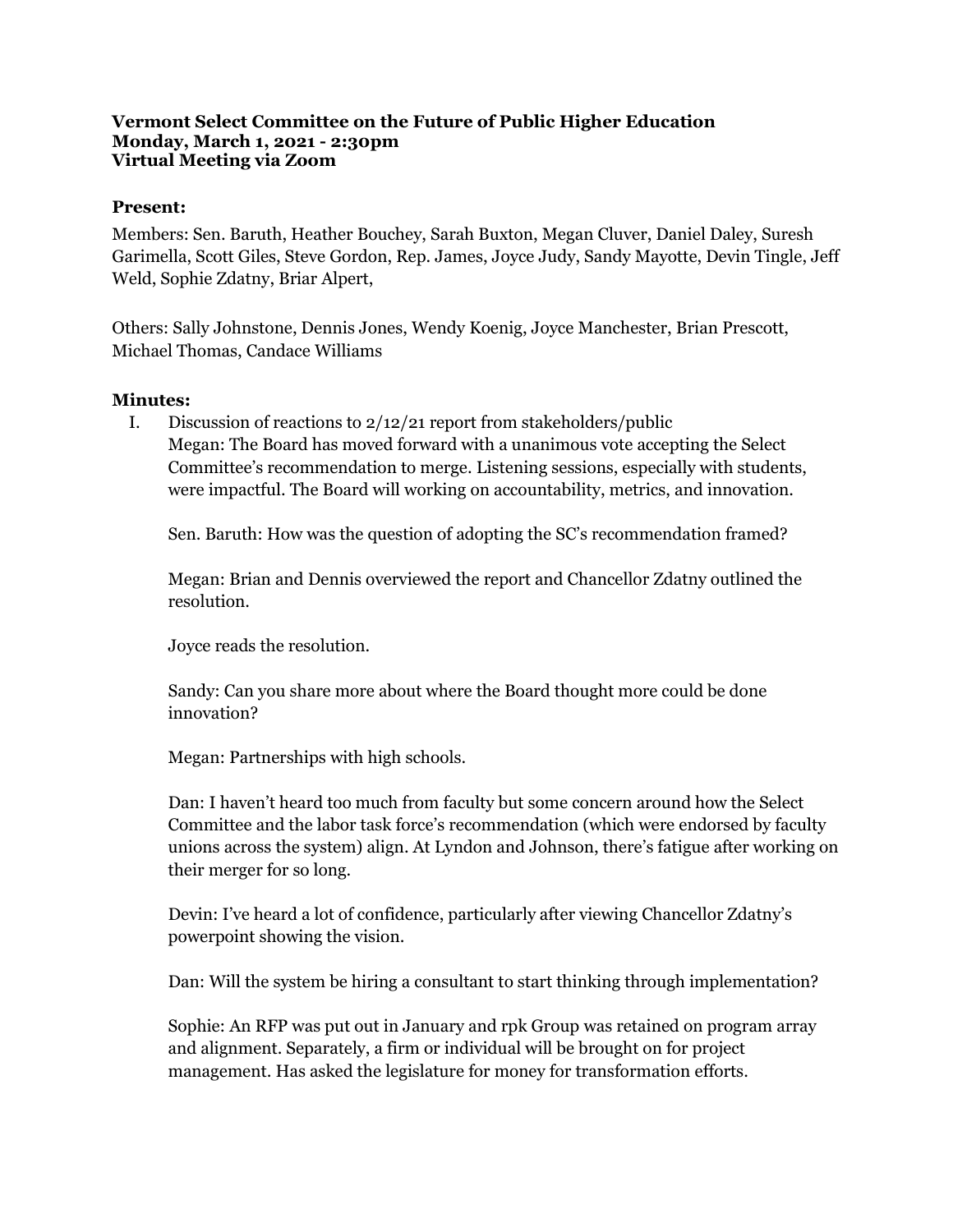Rep. James: Colleagues were hoping for more detail around workforce development and link between state colleges and workforce pipeline.

Sophie: The system's implementation plan does include workforce development, including a workforce division to ease employer navigation and make activities and partnerships more transparent.

Rep. James: Should this area be included in our report or left to the system?

Joyce: We've discussed this a little in the steering group. We may direct people with questions to the system and Board's work. Our report may provide direction and guardrails.

Dan: We have four schools and the head of each has been tasked with better connecting on workforce development goals and activities.

II. Identify focus areas for NCHEMS and the Select Committee to cover in coming weeks

Joyce: Ideally, this report will have unanimous support from the committee.

Brian: Language will be revised to reflect the final presentation. The outline will be completed and data exhibits added to the appendices. We should signal the handoff from the Select Committee to the Board.

On implementation steps, we've identified all key parties, their key activities and a timeline.

We've been asked how to ensure that the legislature keeps its focus on higher education? There may be some metrics to help them understand the process and outcomes as the transformation moves forward. Additional metrics on carrying costs, campus identity/branding, workforce development, etc.

We need to recognize the uncertainty of the times we remain in.

We want to help show progress, while giving space to allow the Board to implement unification and transformation.

Sen. Baruth: We've talked a lot about the affordability metric. A foundational issue is that Vermonters cannot afford a degree. Is there a way to quantify progress on making credentials more affordable?

Brian: This is an important element because it provides a common way to do that calculations. At what point do you want to look for a reduction in unmet need?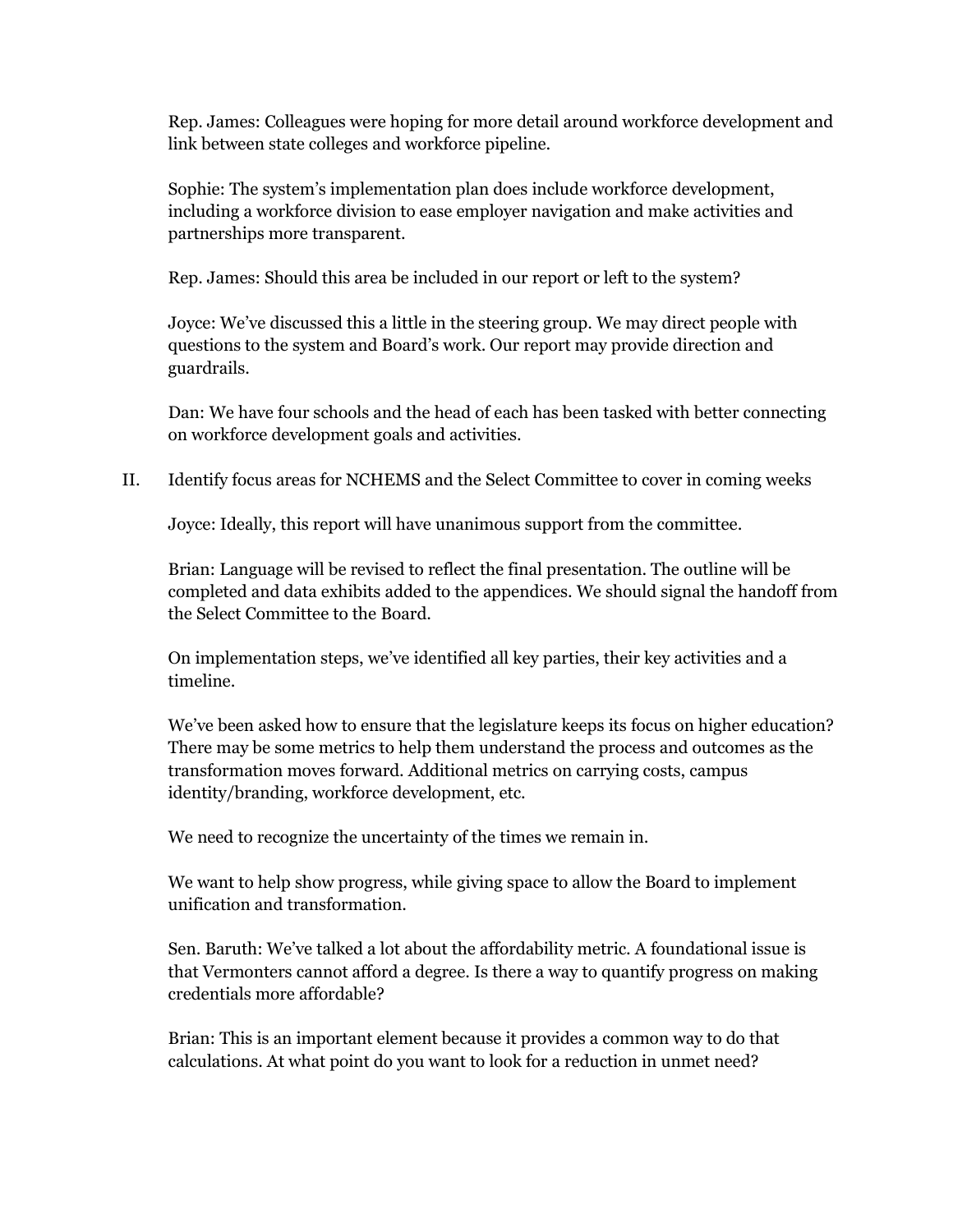Sen. Baruth: UVM announced another year of tuition freezes, which is a selling point. For the average Vermonter, this may all be noise except for the net price implications. If we could drop tuition and signal additional work ongoing, that would be great. But the fiscal issues are difficult.

Sophie: We announced a freeze for FY22 back in December.

Sen. Baruth: Some institutions freeze tuition for the students' time to degree. Metrics around affordability are important and we can't continue to be the most expensive place for higher education.

Sophie: We're considering how we can reduce prices particularly for credentials that are important to Vermont.

Joyce: Rep. James spoke to her colleagues so clearly about the importance of articulating priorities for higher education, including affordability. The legislature could wrestle with this.

Rep. James: Three cheers for what Sen. Baruth said. Affordability must be front and center. In the implementation timeline, the affordability standard is suggest as a key task for the legislature.

Jeff: It would help for this group to research and understand what affordability actually is. It's subjective and based on value.

Scott: We had a partial conversation about the high school graduation requirement of completing the FAFSA. This is a significant policy question, one that VSAC has been interested in. It merits more conversation. What coalition could we bring together in support of this? What resources are available to support retention efforts. The report provides a lot of data and it's valuable to support VCS's efforts to increase retention. VSAC sees biggest gaps in the high school continuation rate with community college. New England has a predilection toward 4-year degrees and we have an attainment shortfall for 2-year credentials.

Brian, Joyce and Sophie respond.

Heather: In agreement with Scott about the need for significant buy-in on the FAFSA recommendation. The general assembly should grapple with it. Pushback would be from communities where that would be a real change.

Joyce: In the end, it's the legislature or governor's office that have move our recommendations forward.